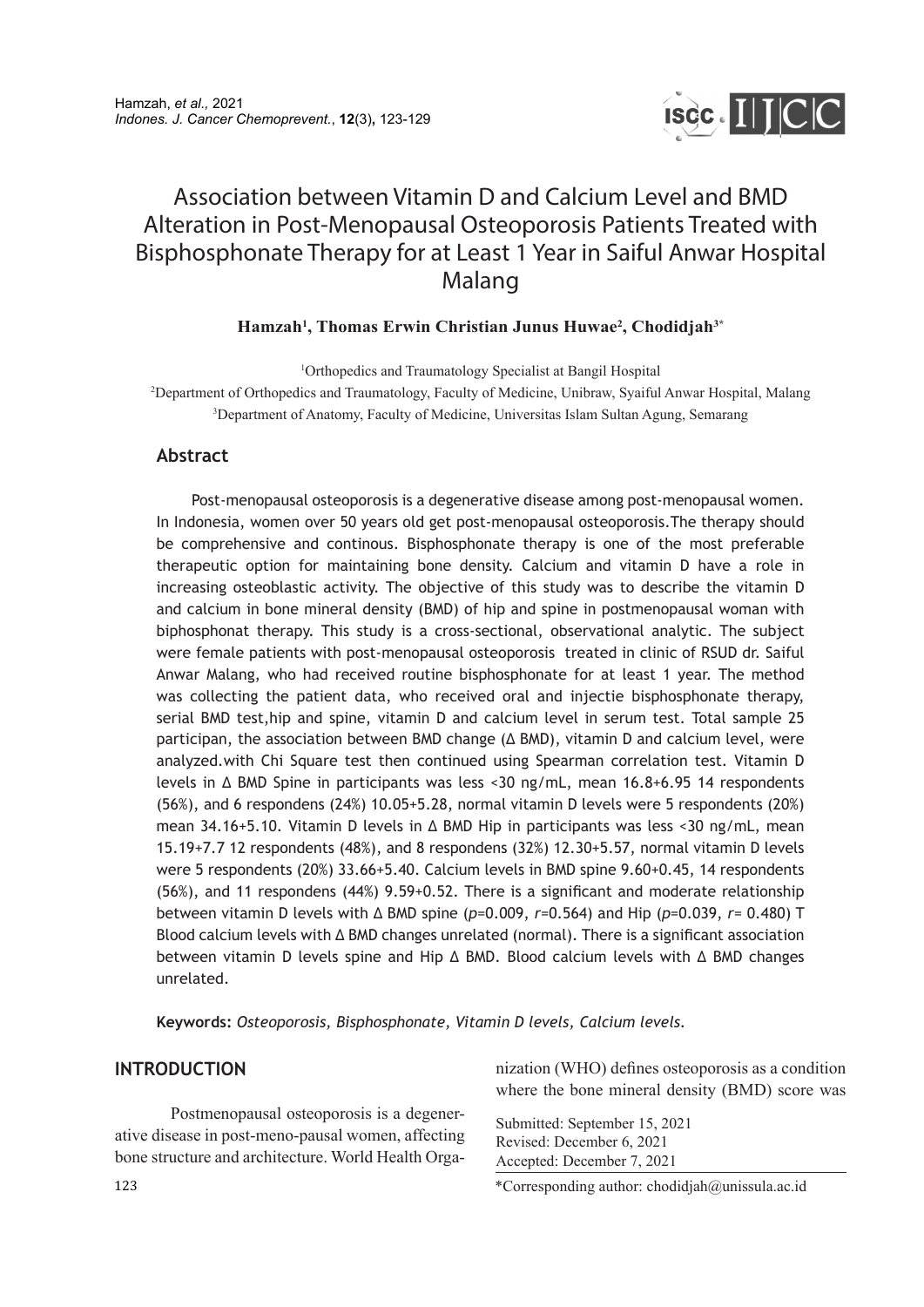

≤-2.5 compared to the standard deviation of mean score in young adult (Hania, 2008; Lin, *et al*., 2015; Indonesian Ministry of Health, 2015; Jeremiah, *et al.*, 2015; Mithal, *et al*., 2009). The Indonesian Osteoporosis Association in 2007 suggested that the proportion of individuals affected by osteoporosis aged over 50 years was 32.3% in women and 28.8% in men. The incidence of upper femoral fractures due to osteoporosis at the age of 40 in Indonesia is around 200 out of 100,000 cases (Indonesian Ministry of Health, 2015). The increase in bone mineral density by bisphosphonate with active vitamin D analog is associated with the serum calcium level in postmenopausal osteoporosis (Kinoshita, *et al.*, 2019).

Biphosphonate therapy can maintain bone mass and density, by suppressing osteoclast work so that bone resorption does not occur excessively even after the patient is no longer undergoing such therapy (Maraka, *et al*,. 2015; Watts, *et al*., 2010; Harmanjit, *et al*., 2013; Malaysian Osteoporosis Society, 2012). In addition, calcium and vitamin D in the body also has a role in increasing osteoblastic activity. Therefore, vitamin D levels and calcium levels in the blood must be optimized, because they can synergistically assist the process of bone formation by increasing osteoblastic activity (Silva, *et al*., 2015; Eastell, *et al*., 2016; Taha, *et al*., 2015; Reszka, *et al*., 2003).

There are few studies on bisphosphanates therapy in postmenopausal osteoporosis patients to measure calcium and vitamin D levels in Indonesia. This study aims to determine the change in BMD in postmenopausal menopausal patients treated with bisphosphonates as well as the relationship to vitamin D and calcium levels at the Regional General Hospital (RSUD) dr. Saiful Anwar, Malang City.

# **METHODS**

This study was a cross-sectional, observational analytic study.The subjects were post-menopausal osteoporosis female patients visiting the osteoporosis clinic of Saiful Anwar Hospital Malang in 2016 and had been treated with bisphosphonate for at least 1 year. This study was conducted from August to September 2017, including preparation, data analysis, and report.

The dependent variable of this study was the change of BMD score, the level of calcium and vitamin D, while the independent variable were biphosphonat therapy.

The population of this study between 2016- 2017, 362 patients, therefore this study used total sampling method, where all subjects who met the inclusion criteria were included into this study. The inclusion criteria were patients diagnosed with post-menopausal osteoporosis with BMD examination at Osteoporosis Clinic of Saiful Anwar Hospital Malang, had undergone at least once BMD examination at Osteoporosis Clinic of Saiful Anwar Hospital Malang in 2016, had been in regular bisphosphonate therapy for at least 12 months, and agreed to participate in the study. The exclusion criteria were longterm steroid therapy, estrogen therapy, heavy smoker, daily coffee, and alcohol consump-tion, and patients with other comorbidities (renal impairment, malignancy, and chronic infection).

Between 2016 and 2017, 362 osteoporosis patients attended Saiful Anwar Hospital Malang. Of 362 patients, 150 had postmenopausal osteoporosis in which 35 of whom were taking regular bisphosphonate therapy. Of 35 patients, 25 patients regularly visited the osteoporosis clinic at dr. Saiful Anwar Hospital. A total of 25 patients receiving bisphosphonates and regularly visited the osteoporosis clinic were included in the study.

Oral bisphosphonates were the most commonly used drug (14 patients or 56%). Bisphosphonates taken with the composition of oral risendronate was used by 13 patients (52%) who were taken once a week, and oral ibandronate as many as 1 patient (4%) taken once a month. While injection of bisphosphonates was used by 11 patients (44%), with details of 9 patients using ibandronate injection (which is injected every 3 months) and 2 patients using zolendronate injection.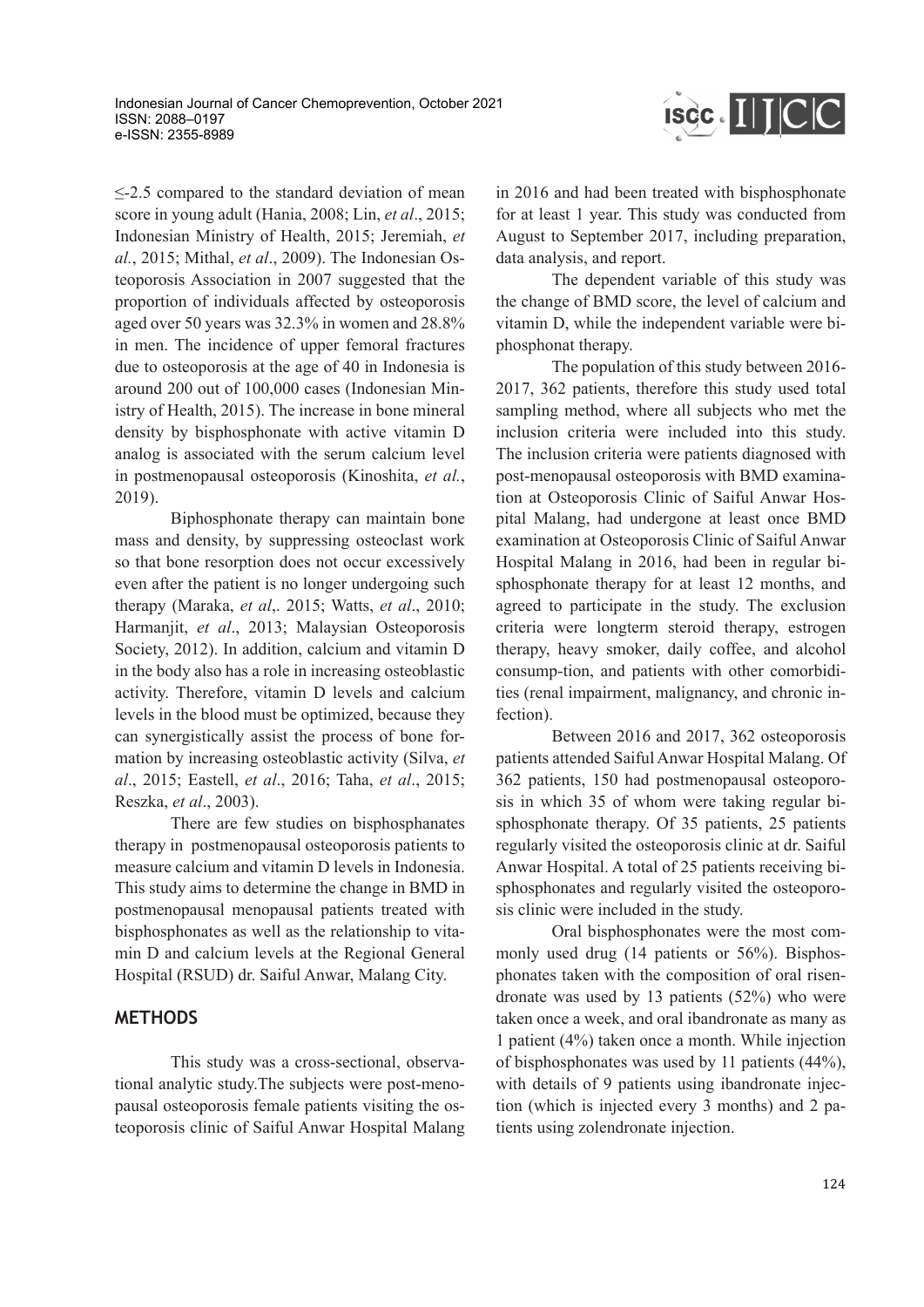#### **Preparation**

The medical record of patients who met the inclusion criteria were studied for thehistory of post-menopausal osteoporosis, bone mineral density (BMD) examination, and therapy given.

#### **Sampling**

Serial BMD of patients who agreed to participate in this study were examined. The level of calcium and vitamin D were also examined (approxiamety 15-20 minutes) through laboratory blood test.

#### **Measurement**

Chi square test was used for data analysis. The analysis was then continued using Spearman correlation test to find out the association between bisphosphonate therapy and BMD score, calcium level,and vitamin D level in post-menopausal osteoporosis patients treated with bisphosphonate. Analysis was done using SPSS version 20.00 software.

## **RESULT**

The characteristics of patients according to age is presented in Table 1. From the total of 25 participants, participants who were <60 years old as many as 7 respondents (28.0%), who had the age of  $61 - 70$  as many as 9 respondents  $(36\%)$ , who had ages 71 to 80 as 7 respondents (28%), and who have age> 80 as many as 2 respondents (8%).

**Table 1. Distribution of patients with postmenopausal osteoporosis treated with bisphosphonates.**

| Age      | <b>Frequency</b> | Percentage |  |  |
|----------|------------------|------------|--|--|
| <60y     | 7                | 28.00      |  |  |
| $61-70y$ | 9                | 36.00      |  |  |
| 71-80 y  | 7                | 28.00      |  |  |
| >80y     | $\overline{2}$   | 8.00       |  |  |
| Total    | 25               | 100        |  |  |



From a total of 25 participants based on changes in BMD  $( \Delta$  BMD) Spine can be found that has  $\triangle$  BMD Spine worsened as many as 14 respondents (56%) mean  $16.8+6.95$ ,  $\Delta$  BMD Spine improved by 11 respondents (44%) (6 respondens (24%) mean 10.05+5.28 , normal vitamin D levels were 5 respondents (20%) mean 34.16+5.10 (Table 3)

**Table 2. The distribution of the use of bisphosphonate therapy in the year 2016-2017.**

| Number of patient | Oral Biophosphonat   | Injection of Biohosphonat |
|-------------------|----------------------|---------------------------|
|                   | One tablet per week  |                           |
|                   | One tablet per month |                           |
|                   | ۰                    | Injection every 3 months  |

While from the total 25 participants, based on the change  $\Delta$  BMD stated that those who have  $\Delta$ Based on the result of Table 3, it is found that Chi Square with  $p$  value is 0.009, because  $p=0.009$  $\langle 0.05 \rangle$  ( $\alpha$ =5%), so it can be concluded that there is significant correlation between vitamin D and  $\Delta$ BMD Spine. Then, spearman correlation value of 0.564 with value  $p=0.009$ . This suggests that the relationship of spine BMDs with vitamin D levels belongs to moderate and significant categories. The direction of a positive relationship indicates that decreased vitamin D levels are associated with changes in BMD  $( \Delta$  BMD) of the worsening spine.

BMD HIP deteriorated as many as 12 respondents (48%) mean 15.19+7.7, Δ BMD HIP improved as much as 13 respondents (52%) (8 respondens (32%) 12.30+5.57, normal vitamin D levels were 5 respondents (20%) 33.66+5.40 ( Table 4).

Furthermore, based on the results of Table 4 it is found that Chi square results with p-value of 0.039, because the value of  $p=0.039 \le 0.05$  ( $\alpha=5\%$ ), so it can be concluded that there is a significant relationship or linkage between vitamin D levels with Δ BMD of hip. The spearman correlation value was 0.480 with *p* value=0.039. This suggests that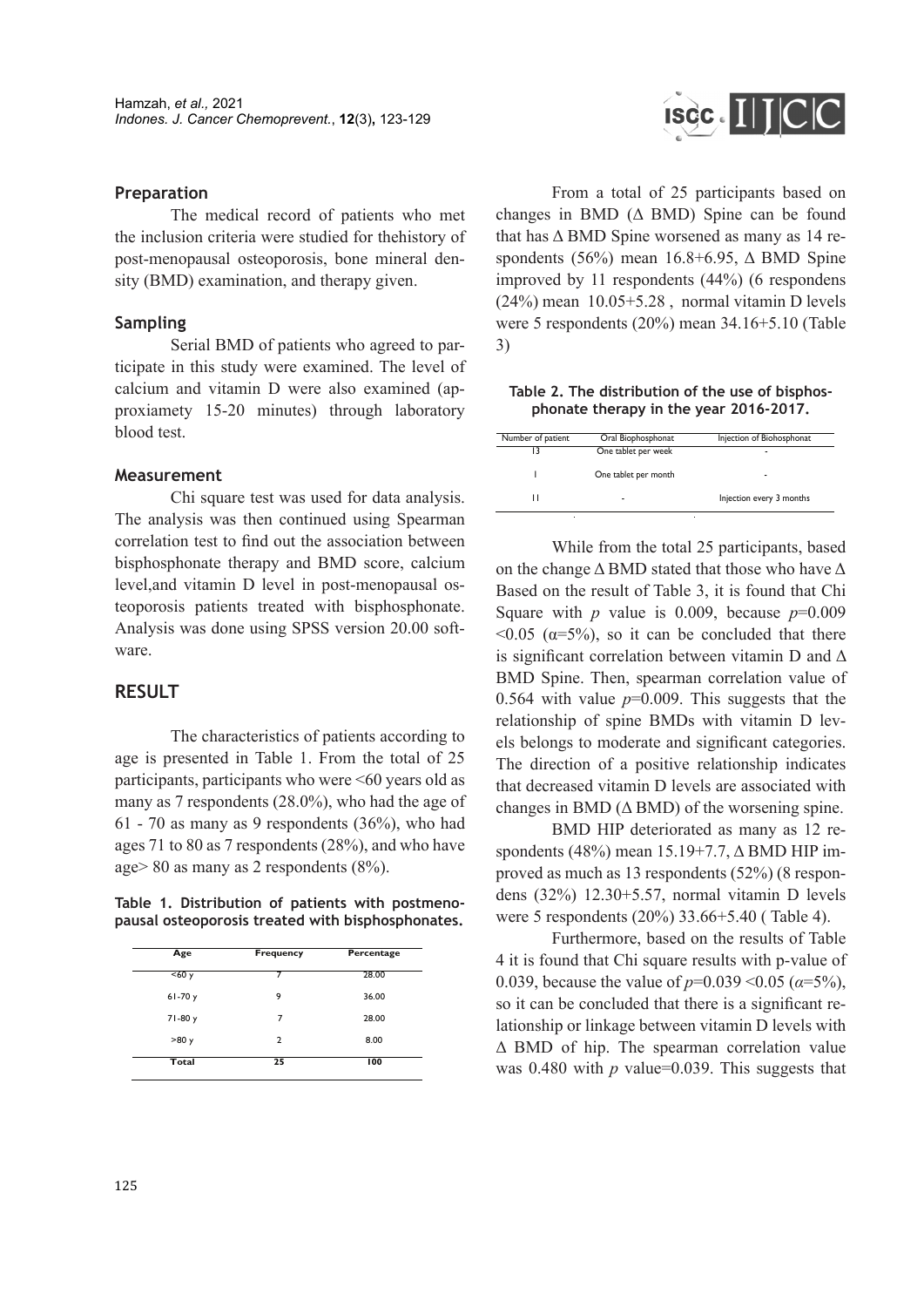

| Table 3. Cross-tabulation between vitamin D levels and BMD Spine. |
|-------------------------------------------------------------------|
|-------------------------------------------------------------------|

| Vitamin D |                           | ∆ BMD Spine |                |         | ∆ BMD Spine |                |     |  |  |
|-----------|---------------------------|-------------|----------------|---------|-------------|----------------|-----|--|--|
| Level     | ℅<br>Mean+SD<br>Worsening |             |                | Improve | %           | Mean+SD        | %   |  |  |
|           | 14                        | 56          | $16.08 + 6.95$ | 6       | 24          | $10.05 + 5.28$ | 80  |  |  |
| Normal    | 0                         | 0           | 0              | 5       | 20          | $34.16 + 5.10$ | 20  |  |  |
| Total     | 14                        | 56          | $\Omega$       |         | 44          |                | 100 |  |  |
|           | $p: 0.0009$ r: 0.564      |             |                |         |             |                |     |  |  |

the association of BMD HIP with vitamin D levels belongs to moderate and significant categories. The direction of a positive relationship indicates that decreased vitamin D levels are associated with a decrease in BMD  $( \Delta$  BMD) of hip.

Next, based on the results of Table 5 it is found that Chi square results can not be calculated because all observations of calcium levels obtained the same results that all patients have normal calcium levels.

The relation between calcium levels and δ bmd is noted from chi square test. Based on the results of Table 6 it is found that Chi square results can not be calculated because all observations of calcium levels obtained the same results that all patients have normal calcium levels.

# **DISCUSSION**

This research found some characteristic, sample age at most is 61-70 years old  $(36\%)$ , then 51-60 years (28%) and the rest are patients over 70 years (36%).

By using bisphosphonate therapy, it was not necessarily BMD patients increased even some patients experienced a worsening of BMD that is as much as 60% of patients on the value of BMD pelvis or spine after a year of treatment. The worsening of BMD is most prevalent in patients taking oral bisphosphonates of 10 patients (40%) versus 5 patients (20%) using bisphosphonate injections. This may be due to an ugly absorption factor (*ie* less than 1%) in oral preparation coupled with incorrect oral dosage consumption due to lack of patient knowledge of how to take this drug (Cairoli, *et al*., 2014; Colin, 2002; Grey & Reid, 2006; Kennedy, *et al*., 2007; Horikawa, 2015).

In this study, low vitamin D levels were found in approximately 80% of patients (20 people), this may be due to several factors including (1) low exercise activity (of all samples, only 16% of all patients performing regular exercise) which is associated with exposure of patients with sun rays (Indonesian Ministry of Health, 2015; Mithal, *et al*., 2009; Kinoshita, *et al*., 2019) and (2) low vitamin D supplementation in patients (only 16% of patients

| Table 4. Cross tabulation between vitamin D levels and $\Delta$ BMD of hip. |  |  |
|-----------------------------------------------------------------------------|--|--|
|-----------------------------------------------------------------------------|--|--|

| Vitamin D | A BMD HIP |    |                      |         |    |               |     |  |  |
|-----------|-----------|----|----------------------|---------|----|---------------|-----|--|--|
|           | Worsening | ⅋  | Mean+SD              | Improve | %  | Mean+SD       | %   |  |  |
| Low       | 12        | 48 | $15.19 + 7.7$        | 8       | 32 | $12.3 + 5.57$ | 80  |  |  |
| Normal    | 0         | 0  | 0                    | 5       | 20 | 33.66+5.40    | 20  |  |  |
| Total     | 12        | 48 | 0                    | 13      | 52 |               | 100 |  |  |
|           |           |    | $P=0.0039$ $r=0.480$ |         |    |               |     |  |  |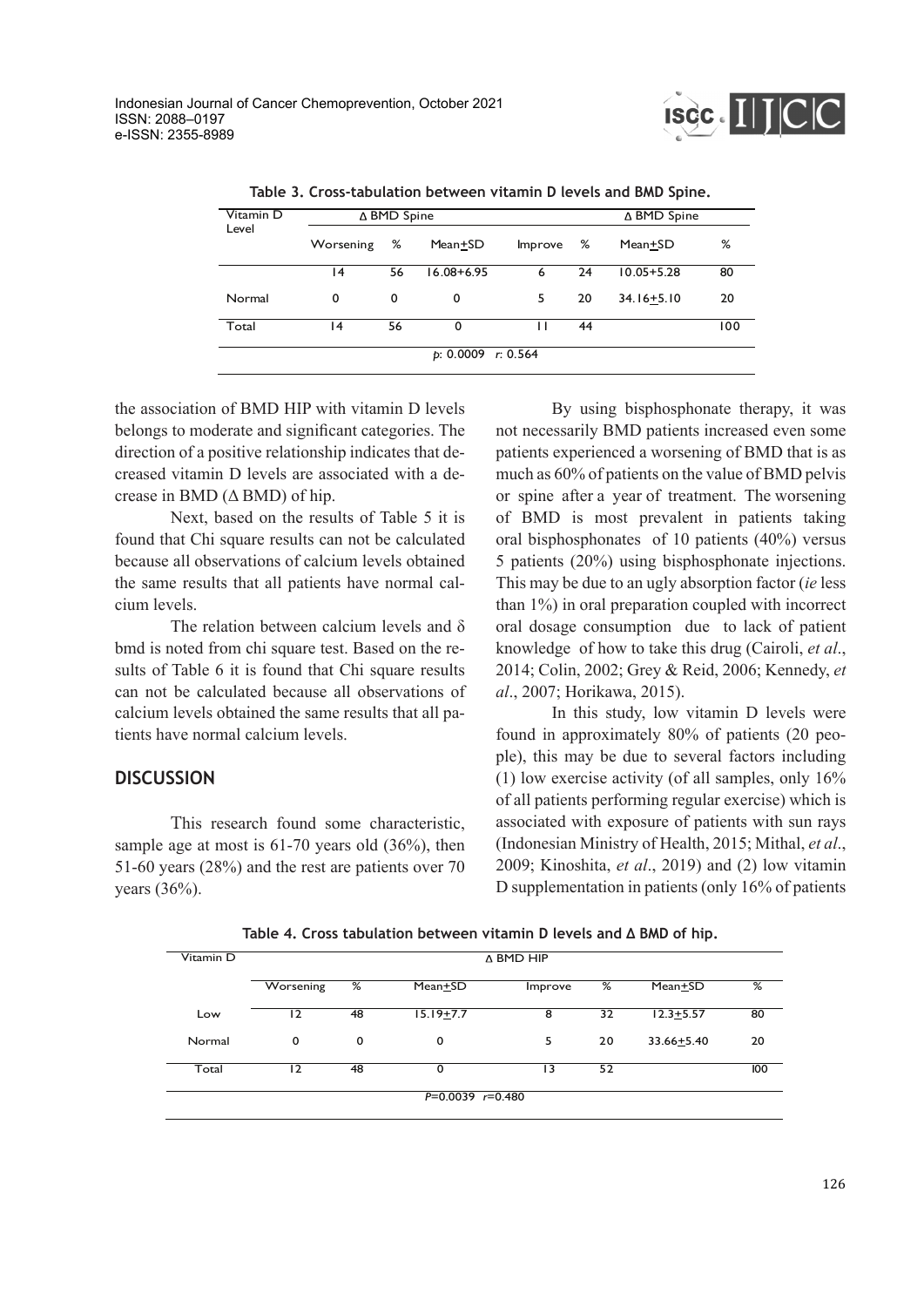

| Calcium |           |    |                      | ∆ BMD Spine  |    |                      |       |     |
|---------|-----------|----|----------------------|--------------|----|----------------------|-------|-----|
|         |           |    |                      |              |    |                      |       |     |
|         | Worsening | %  | Mean <sup>+</sup> SD | Improve      | %  | Mean <sup>+</sup> SD | Total | %   |
|         |           |    |                      |              |    |                      |       |     |
| Normal  | 14        | 56 | $9.60 + 0.45$        |              | 44 | $9.59 + 0.52$        | 25    | 100 |
|         |           |    |                      |              |    |                      |       |     |
| Total   | <b>4</b>  | 56 | 0                    |              | 44 |                      | 25    | 100 |
|         |           |    |                      |              |    |                      |       |     |
|         |           |    |                      | $p = -r = -$ |    |                      |       |     |
|         |           |    |                      |              |    |                      |       |     |

**Table 5. Cross tabulation between calcium levels and BMD Spine.**

receiving vitamin D supplements) and (3) low intake of foods rich in vitamin D as in cheese, milk and fish. While the remaining patients about 20% (5 people) have normal vitamin D levels because these patients do regular exercise such as by doing elderly gymnastics and gymnastics osteoporosis and adequate vitamin D supplementation in these patients. This is in the prevailing circumstances in patients with vitamin D3 deficiency (Rosol, *et al*., 2008); Taha, *et al*., 2015; Colin, 2002; Grey & Reid, 2006).

Vtamin D plays a key role in preventing the initiation stage by exerting anti-inflammatory, antioxidant defenses and DNA damage repair processes (Feldman, *et al*., 2014). Multiple myeloma is the most common cancer to affect bone with up to 90% of patients developing bone lesions (Roodman, 2010). It is characterised by increased bone resorption and the majority of patients have pathological fractures at diagnosis (Croucher & Apperley, 1998). Secondary spread of prostate cancer and breast cancer frequently involves metastases to bone, resulting in debilitating pain, immobility, fractures and spinal compression syndromes (Mundy, 2002).

Calcium levels in this study showed normal levels in all patients (25 people), whereas it should be noted that the complications of bisphosphonates are the occurrence of hypocalcemia. This may be due to the following factors, (1) homeostatic factor, this factor maintains the levels of calcium in the blood through hormonal mechanisms, in which the hormones associated with calcium levels are parathormone and calcitonin, so that by the mechanism of homeostasis the calcium in the blood will be maintained within normal limits, especially accompanied by (2) almost all patients in this study using calcium supplementation.

Based on Table 3 it can be concluded that there is a significant relationship or association between vitamin D levels and Δ BMD of the spine and, shows a moderate and significant category relationship. The direction of a positive relationship indicates that with decreasing levels of Vitamin D it is related to the value of  $\triangle$  BMD of the spine will get worse and vice versa.

From statistical analysis indicated that there was a hip Δ BMD relationship with vitamin D levels included in moderate and significant categories. The

| Calcium |           |    |               | ∆ BMD Spine |    |               |       |     |  |
|---------|-----------|----|---------------|-------------|----|---------------|-------|-----|--|
|         | Worsening | %  | Mean+SD       | Improve     | %  | Mean+SD       | Total | %   |  |
| Normal  | 12        | 48 | $9.71 + 0.58$ | 13          | 52 | $9.49 + 0.34$ | 25    | 100 |  |
| Total   | 12        | 48 | 0             | 13          | 52 | 0             | 25    | 100 |  |
|         |           |    |               | p= - r= -   |    |               |       |     |  |

**Table 6. Cross tabulation between calcium levels and Δ BMD of hip.**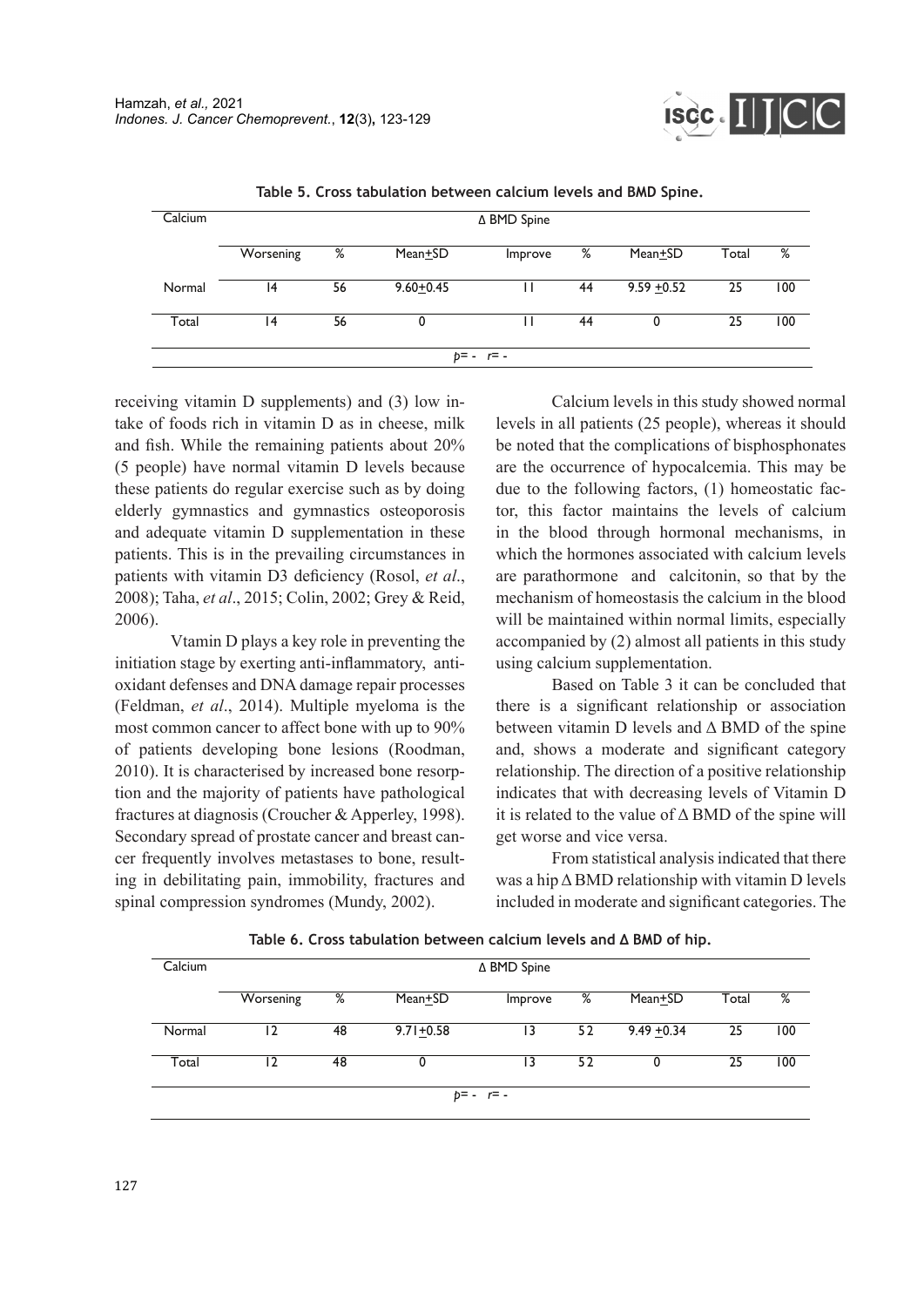Indonesian Journal of Cancer Chemoprevention, October 2021 ISSN: 2088–0197 e-ISSN: 2355-8989



direction of a positive relationship indicates that with decreasing vitamin D levels associated with  $\Delta$  the worsening of pelvic BMD. This is consistent with some references that suggest that vitamin D is an integral part of post-menopausal osteoporosis prevention programs. The mechanism of vitamin D that can affect  $\Delta$  BMD spine and  $\Delta$  pelvic bone BMD binds to the VDR in the osteoblast to stimulate increased osteoblast activity, indirectly inhibit osteoclast work, vitamin D also increases calcium absorption in the digestive tract and balances calcium plasma and phosphate concentration to ensure bone mineralization (Silva, *et al*., 2015; Malaysian Osteoporosis Society, 2012; Pawel & Mary, 2011; Eastell, *et al*., 2016; Cairoli, *et al*., 2014; Colin, 2002).

The association of calcium levels with changes in BMD in both spine and pelvis is shown by 2 tables, namely Table 5 and Table 6. Both tables are directly discussed together because both tables present data with normal calcium levels all. Because of that the calculation with chi-square test can not be done. So the next test is spearman test also can not be done calculation. In this study calcium levels in all normal patients may be caused by all patients having adequate calcium intake, in addition there is a mechanism of homeostasis that serves to stabilize blood calcium levels (Rosol, *et al.*, 2008; Cairoli, *et al*., 2014).

# **CONCLUSION**

There is a significant relationship or association between vitamin D levels spine BMD and Hip BMD, where the relationship falls into moderate and significant categories (less than normal vitamin D levels  $(\leq 30)$  have a positive correlation with worsening BMD). Blood calcium levels with BMD changes unrelated.

# **SUGGESTION**

It is highly recommended for the patients to know the importance of the increased level of vitamin D in the blood in the success of osteoporosis treatment process including those with menopausal post osteoporosis given bifosfonat.

## **REFERENCES**

- Cairoli, E., Eller-Vainicher, C., Ulivieri, F.M., Zhukouskaya, V.V., Palmieri, S., Morelli, V., Beck-Peccoz, P., and Chiodini, I., 2014, Factors Associated with bisphosphonates treatment failure in post menopausal women with primary Osteoporosis, *Osteoporosis International*, **25**, 1401-1410.
- Colin, E.M., 2002, Studies on the interaction between the estrogen and vitamin D endocrine system. Rotterdam: Department of Internal Medicine of the Erasmus MC.
- Croucher, P.I., and Apperley, J.F., 1998, Bone disease in multiple myeloma, *Br J Haematol,* **103**(4), 902-910.
- Eastell, R., O'Neil, T.W., Hofbauer, L.C., Langdahl, B., Reid, I.R., Gold, D.T., and Cummings, S.R., 2016, Postmenopausal Osteoporosis, *Nat Rev Dis Primers*, **2**, 16069.
- Feldman, D., Krishnan, A.V., Swami, S., Giovannucci, E., and Feldman, B.J., 2014, The role of vitamin D in reducing cancer risk and progression, N*at. Rev. Cancer,* **14**(5), 342–357.
- Florencio-Silva, R., Sasso, G.R.D.S., Sasso-Cerri, E., Simoes, M.J., and Cerri, P.S., 2015, Biology of Bone Tissue: Structure, Function, and Factors that Influence Bone Cells, *BioMed Research International*, **2015**, 1-17.
- Grey, A., and Reid, I.R., 2006, Differences between the bisphosphonates for the prevention and treatment of osteoporosis, *Ther Clin Risk Manag*., **2**(1), 77-86.
- Hania, H.M., Occurrence of Osteoporosis Among Menopausal Women in Gaza Strip. 2008. PhD Thesis. Islamic University-Gaza.
- Harmanjit, S., Manoj G., and Jasbir, S., 2013, Osteoporosis: Current Management Guidelines, *Indian Journal of Clinical Practice*, **23**(12), 842-850.
- Horikawa, A., Miyakoshi, N., Shimada, Y., Sugimura, Y., and Kodama, H., 2015, Comparative Study